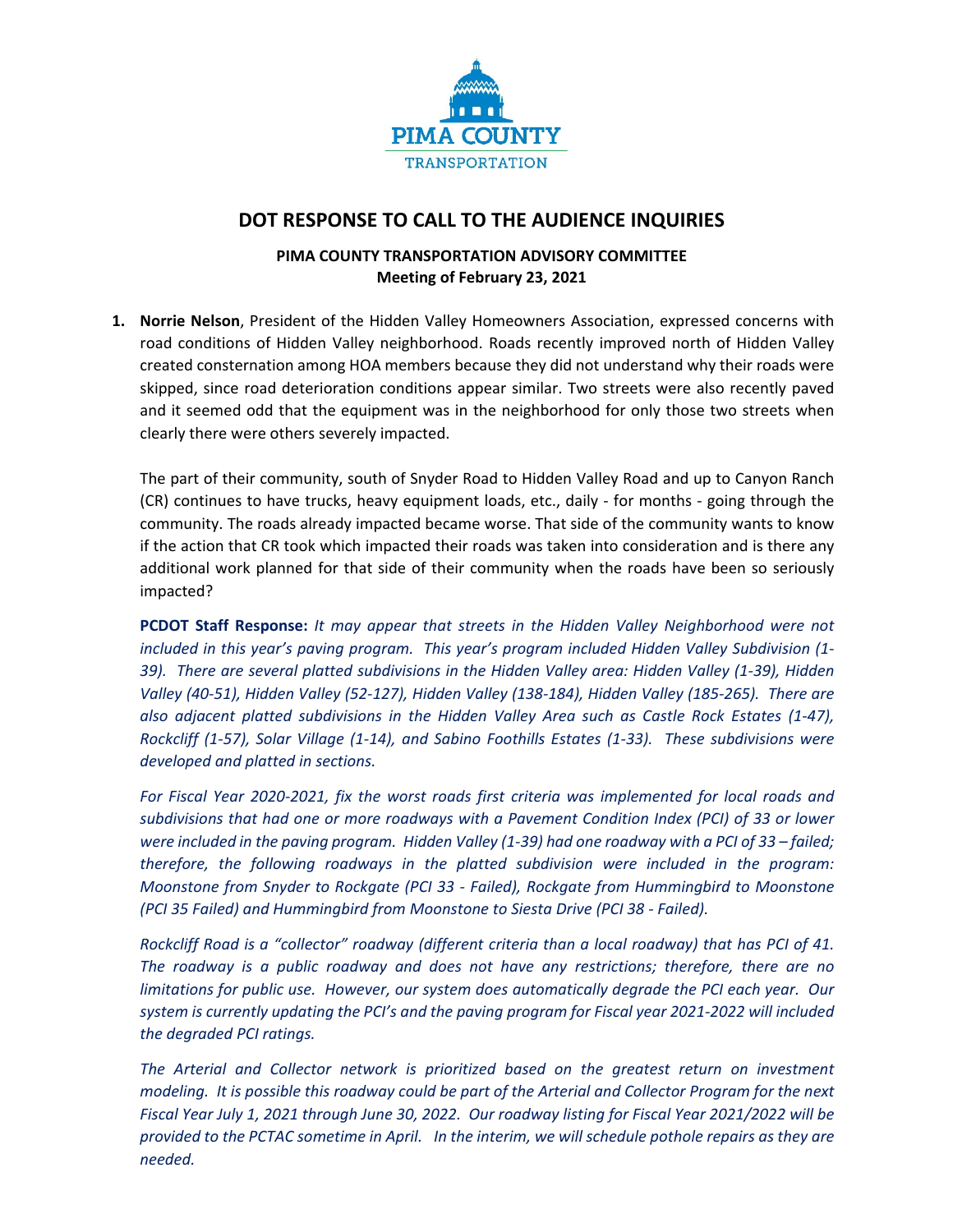*2.* **Hyatt Simpson** requested on behalf of residents of Catalina Madre, prioritization of this area for repaving. She informed Villa Madre intersects with north Melpomene; Tanque Verde high school is a couple of blocks away; Agua Caliente Elementary school is about a mile away. There are no sidewalks in this part of the County. Streets have deteriorated to alarming conditions in over 35 years, since they have not been repaved since the mid-1980s. She was recently on the unpaved X9 Ranch road off of Old Spanish Trail and it was a smoother ride than her own neighborhood streets. The streets in her neighborhood are all ranked poor or failed. North Melpomene is poor; Limberlost and Roger are failed; Prince Road from Homestead to Houghton ranks as failed; and Catalina Highway is currently listed in failed condition. She cannot understand why over a year ago, the neighborhood east of hers between Snyder Road and Soldier Trail, with many fewer homes and no school nearby, had their streets repaved. At the same time, in the Bear Canyon area another neighborhood's streets were repaved. She wants to know why the Villa Madre subdivision is not on any upcoming paving list. Why the wait? She suggested adding a criterion that takes into account how long it has been since roads have been paved. Pedestrians and cyclists take their chances using their neighborhood streets. It is a jolting unpleasant ride. More than vehicular use, many run, walk, bike, exercise between 7 and 9 am. She appreciates that there are a lot of roads needing repair and repaving in the County but she asks, how is it that the road system is allowed to deteriorate to the point that roads need rebuilding. It is not road maintenance or preservation; it is neglect. PCTAC members would understand if they lived on streets ranked as poor or failed.

**PCDOT Staff Response:** *There are two platted subdivisions for Catalina Madre east of Melpomene* Way. Catalina Madre (1-70) and Catalina Madre (71-127). Catalina Madre (1-70) has a small *segment of Via Madre south of Snyder Road with a Pavement Condition Index (PCI) of 37 (failed) and* Via Molino has a PCI of 40 (failed). The other roadways in both subdivisions are rated poor.

*For Fiscal Year 2020‐2021, fix the worst roads first criteria was implemented for local roads and subdivisions that had one or more roadways with PCI of 33 or lower were included in the paving* program. As we move forward with the program, we will continue with the 33 PCI, then move on to 34 PCI and so forth. Our roadway listing for Fiscal Year 2021/2022 has the same criteria and will be provided to the PCTAC sometime in April. In the interim, we will schedule pothole repairs as they are *needed.*

*3.* **Leslie Ckonjevic** North Ranch is a neighborhood with roads in poor condition, no sidewalks and over 700 homes. She asked that PCTAC consider adding Cactus Canyon Passto the list for the coming year. The area is used as a cut-through road between Shannon Road and Thornydale, resulting in significant traffic. The road was patched in the Fall and several elderly neighbors fell and were injured due to the gravel on the road. A large portion of the community is 55+ and their ability to be active is being severely impacted. She has noticed a huge difference in the wear and tear on her vehicle tires in the 2.5 years that she has lived in this area and the road continues to deteriorate. She asked PCTAC to consider listing the road for the coming fiscal year.

**PCDOT Staff Response:** *Cactus Canyon Pass has a Pavement Condition Index (PCI) of 41 (poor) and is a collector roadway and would be considered for the Arterial and Collector Program. The PCTAC established roadway for the arterial and collector network is prioritized based on the greatest return*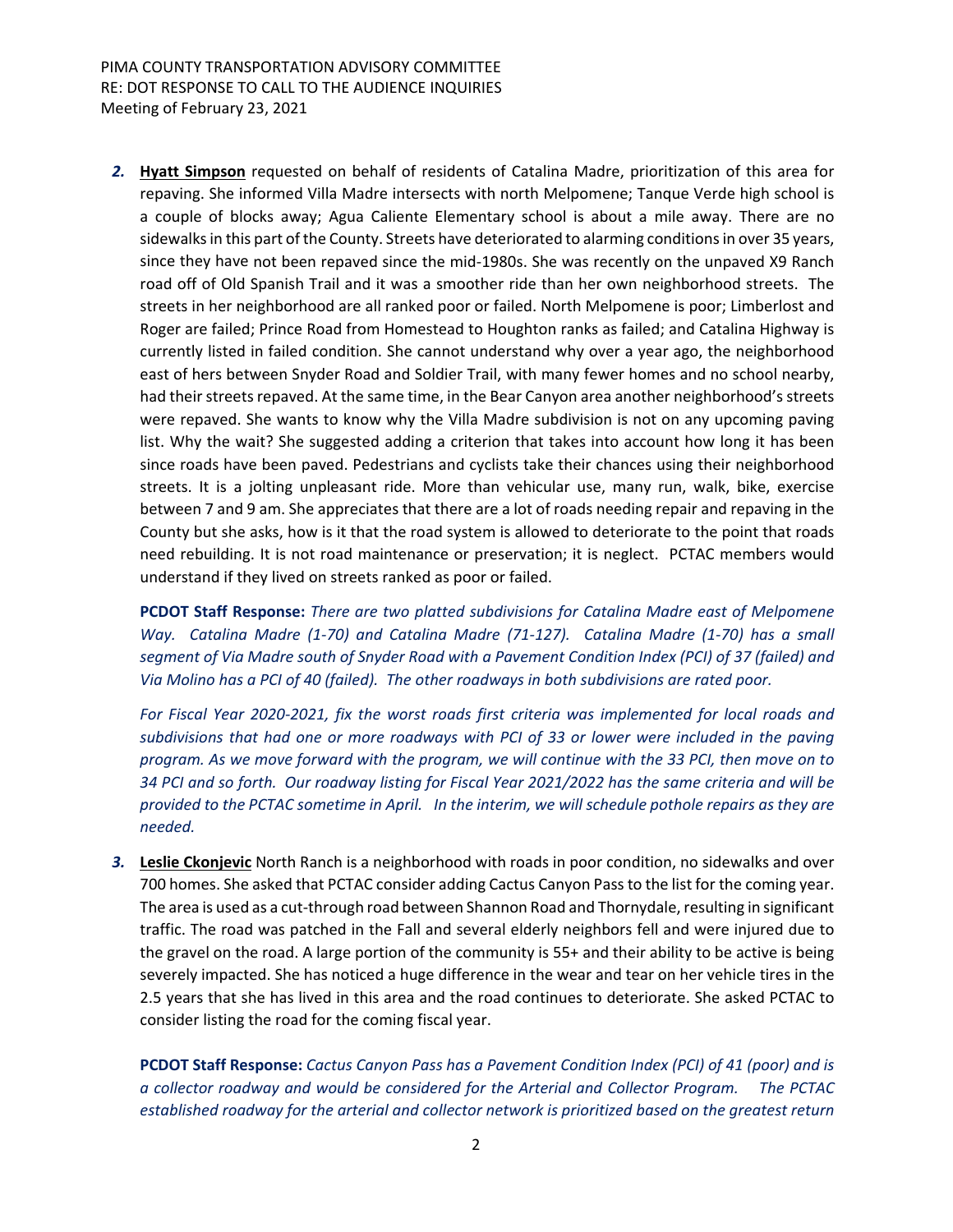*on investment modeling. It is possible thisroadway could be part of the Arterial and Collector Program* for the next Fiscal Year July 1, 2021 through June 30, 2022. Our roadway listing for Fiscal Year *2021/2022 will be provided to the PCTAC in April.*

**4. Jay Friedman** is unable to attend. Chair Free read his remarks into the record. West Cactus Canyon Pass is in need of repair and whomever is responsible should be embarrassed.

**PCDOT Staff Response:** *Cactus Canyon Pass has a Pavement Condition Index (PCI) of 41 (poor) and is a collector roadway and would be considered for the Arterial and Collector Program. The PCTAC established roadway for the arterial and collector network is prioritized based on the greatest return on investment modeling. It is possible thisroadway could be part of the Arterial and Collector Program* for the next Fiscal Year July 1, 2021 through June 30, 2022. Our roadway listing for Fiscal Year *2021/2022 will be provided to the PCTAC in April.*

**5. Eileen Oviedo** requested Sabino Foothills Estates be paved. She informed that these streets consist of North Stone House place, a cul‐de‐sac and North Sabino Foothills Drive. They constitute about a half mile of roads and have not been paved in 40 years. In 2019, these roads were rated poor and failing scores of 42, 38 and 39. Two years later, they are in worse condition. She heard it would take about \$15,000 to \$30,000 to repave these streets. They do not have sidewalks, only deteriorating roads. Residents can no longer safely go for strolls, walk dogs or ride bikes. This impacts their quality of life and robs them of life's greatest simplest pleasures. In light of COVID‐19 pandemic, outside exercise is even more important. North Stone House Place isrotted, pitted and cracked. It is dangerous and is a liability. An elderly neighbor, Marvin, tripped and fell, broke his hip. He did not fully recover and was moved to a nursing home, costing him his autonomy and much more. A neighbor, Carol, tripped over one of the cracks, fell and broke a foot. She was in a boot for ten weeks. These are life altering and costly consequences of failing roads. The bad condition of the roads also impacts the value of their homes. When she moved to this area in 2001, the real estate agent told her that the roads were bad but was certain they would soon be repaved. Twenty years later, the problem has gotten worse and they are still waiting for roads to be fixed. Industry standards indicate asphalt only lasts about 20 years, so they are two decades overdue. One visitor commented that the roads are very bad. The roads are original to subdivision. The roads date their homes and hurt their curb appeal and in the time they have lived in their house, taxes have steadily increased and yet they do not have decent roads. She asked that for the sake of their financial investment security, the road be repaved. She was informed that people who are unhappy with the condition of their road could use See‐Click‐ Fix. While PCI is one of the factors, she requested adding the number of years since the roads were last paved to the algorithm. She hopes PCTAC agrees that 40 years is really a long time to go without repaving. She requested Sabino Foothills Estate road be added to the next budget for the health, safety and value of the community. While it only constitutes about a half mile of roads, it will have a huge impact on lives, well-being and futures.

**PCDOT Staff Response:** *For Fiscal Year 2020‐2021, fix the worst roads first criteria was implemented* for local roads and subdivisions that had one or more roadways with PCI of 33 or lower were included *in the paving program.*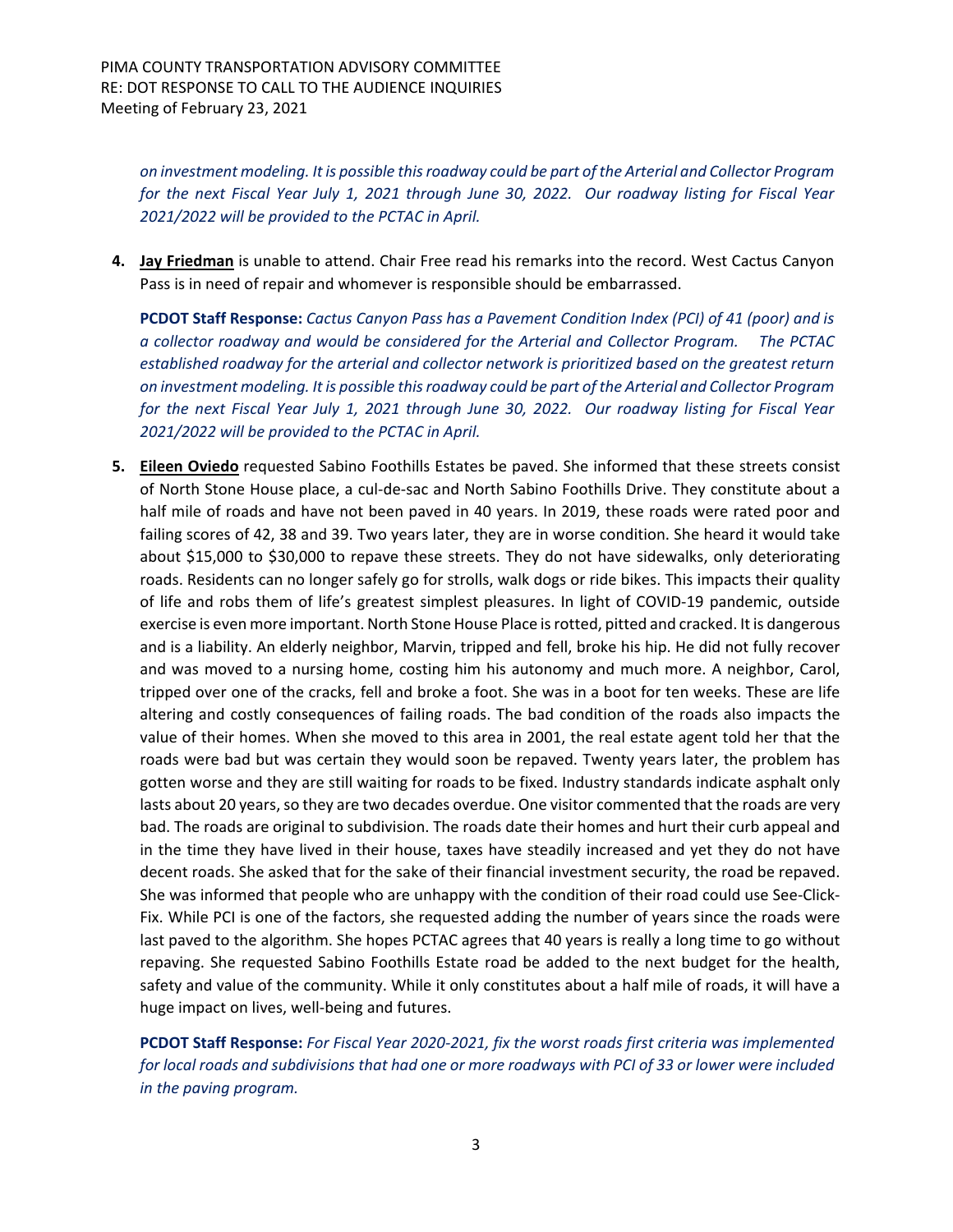PIMA COUNTY TRANSPORTATION ADVISORY COMMITTEE RE: DOT RESPONSE TO CALL TO THE AUDIENCE INQUIRIES Meeting of February 23, 2021

*Sabino Foothills Estates (1‐33) is comprised of three local roads:* 

*Sabino Foothills Drive ‐ PCI 38 (failed) Stonehouse Place –PCI 42 (poor) Stonehouse Place A‐PCI 39 (failed)*

As we move forward with the program, we will continue with the 33 PCI, then move on to 34 PCI and so forth. Our roadway listing for Fiscal Year 2021/2022 has the same criteria and will be provided to the PCTAC sometime in April. In the interim, we will schedule pothole repairs as they are needed.

*PCDOT will continue working with the PCTAC to coordinate the criteria for roadway repair to ensure all roadways will be improved to be in very good or better condition (PCI 80) by 2030.*

**6. Joe Schmidlin** reported on Kolb Road (Valencia to Golf links) and Alvernon Way (22<sup>nd</sup> to Speedway); PCI 47 and 43, respectively. These are streets with similar traffic, paved 4‐5 years ago. He showed differences in performance and construction. Kolb Road was a 2‐inch mill and fill with PAG 1 mix, a more expensive repair. After 5 years of service, it has a PCI less than 80. However, Alvernon Way performed very well, paved with TDOT mix and appears to have a better return on investment due to the fiber reinforced asphalt mix. He invited PCTAC to a fiber‐reinforced asphalt demo on Tuesday.

**PCDOT Staff Response**: Staff response not required.

**7. Chris Centuori** was unable to be connected, however topic was on Cactus Canyon.

**PCDOT Staff Response:** *Cactus Canyon Pass has a Pavement Condition Index (PCI) of 41 (poor) and is a collector roadway and would be considered for the Arterial and Collector Program. The PCTAC established roadway for the arterial and collector network is prioritized based on the greatest return on investment modeling. It is possible thisroadway could be part of the Arterial and Collector Program* for the next Fiscal Year July 1, 2021 through June 30, 2022. Our roadway listing for Fiscal Year *2021/2022 will be provided to the PCTAC in April.*

**8. Bozena Sporna** resides in North Ranch Subdivision, specifically Cactus Canyon Pass. The road has bike and walk paths but the asphalt is in bad condition. Her 21-year old son is wheel-chair bound due to muscular dystrophy. Her son and other neighbors with disabilities are excluded from social interaction their bodies are jolted due to bumpy road conditions. She requested sidewalks on Shannon Road. It has a number of chuckholes making walking the road difficult. As an example, one of her neighbors tripped while walking and sprained an arm. One mile, between Thornydale and Shannon, provides access to other amenities for the subdivision but unless one is driving, they are inaccessible. Also the road is heavily used by non-local traffic taking shortcuts heading north, connecting between Shannon and Thornydale making it even more dangerous to pedestrians.

**PCDOT Staff Response:** *Cactus Canyon Pass has a Pavement Condition Index (PCI) of 41 (poor) and is a collector roadway and would be considered for the Arterial and Collector Program. The PCTAC established roadway for the arterial and collector network is prioritized based on the greatest return on investment modeling. It is possible thisroadway could be part of the Arterial and Collector Program*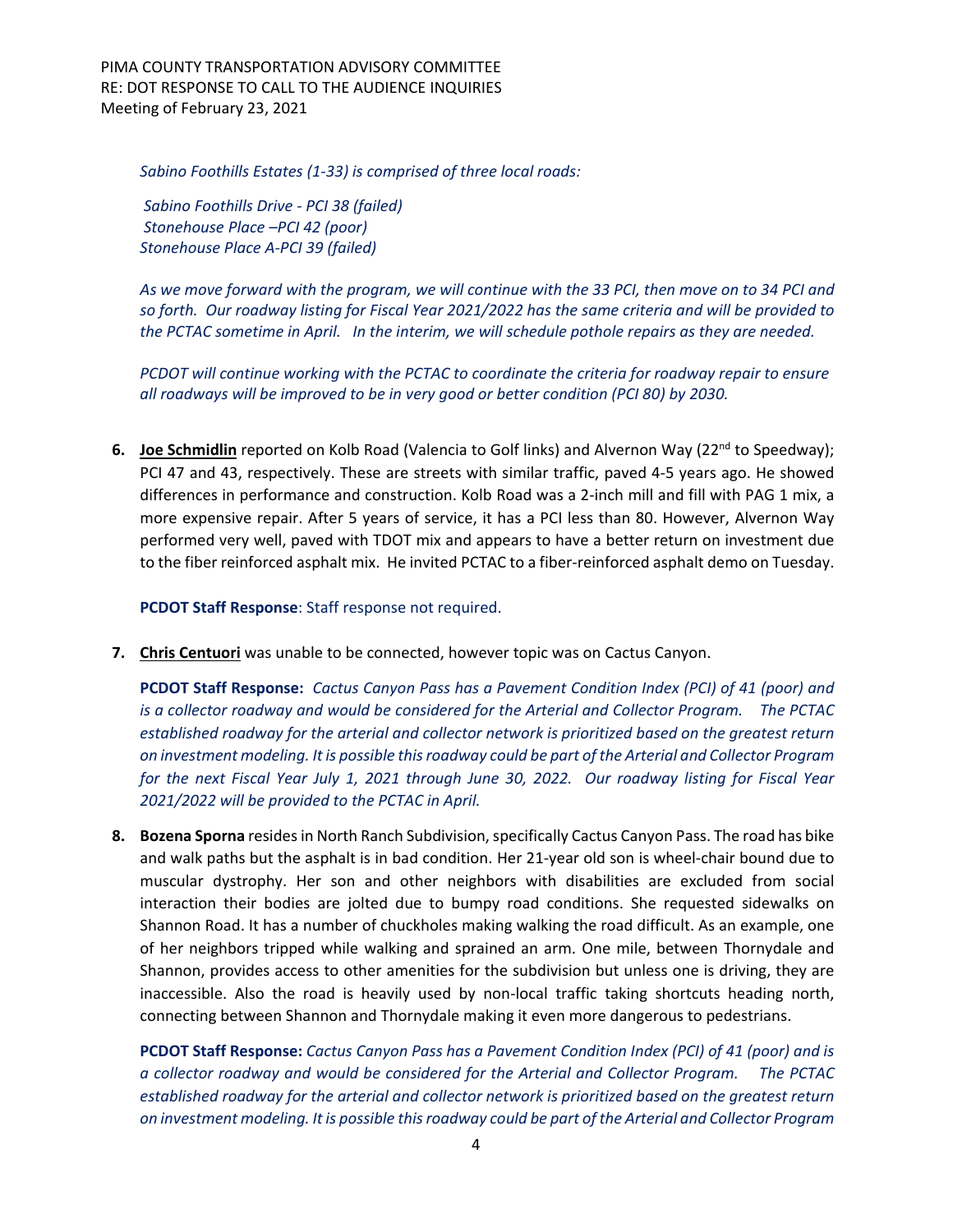for the next Fiscal Year July 1, 2021 through June 30, 2022. Our roadway listing for Fiscal Year *2021/2022 will be provided to the PCTAC in April.*

**9. Thomas Winenger** comments were read into the record by Chair Free. He requested upper Rancho Sierra be paved in 2021. He wrote east Vallarta Drive is under construction, assumed due to red failed PCI and proximity to Sabino High School cross walk. Unfortunately, there are no current plansto pave upper Rancho Sierra neighborhood, based on current Pima County pavement guidance. Request comes as neighborhood roadways become congested every day, when seeking alternative routes around the school's traffic along Bose/Snyder Road intersection. The neighborhood is rated failed or poor PCI rating and roadways continue to erode at accelerated rate.

**PCDOT Staff Response:** *For Fiscal Year 2020‐2021, fix the worst roads first criteria was implemented* for local roads and subdivisions that had one or more roadways with PCI of 33 or lower were included *in the paving program.* 

*Vallarta Drive in the Canyon Heights subdivision was included in Fiscal Year 2020‐2021 paving program for having a PCI of 30.*

The roadways in Rancho Sierra (1-100) are rated poor with the exception of Calle Primula that has a *PCI of 39.*

As we move forward with the program, we will continue with the 33 PCI, then move on to 34 PCI and so forth. Our roadway listing for Fiscal Year 2021/2022 has the same criteria and will be provided to the PCTAC sometime in April. In the interim, we will schedule pothole repairs as they are needed.

*PCDOT will continue working with the PCTAC to coordinate the criteria for roadway repair to ensure all roadways will be improved to be in very good or better condition (PCI 80) by 2030.*

**10. Jeff Witthoft** is the HOA President of the Sabino Vista Hill Canyon Ranch Estate Subdivision and wants an update on the paving of the failed road Larrea Lane. He said in the early 1980s his neighborhood brought their roads up to code and turned them over to the County. He worked with D1 Supervisor Ally Miller on numerous events to have their road in classification standpoint. In 2020, roads were to be paved. A quarter of the community was paved; then roads were reclassified as poor vs failing roads. Their roads have never been paved by Pima County. They are 40 years old and were supposed to be done. However, he observed Sabino Vista Roads went from fair to failed and have been paved. Even with equipment nearby, his subdivision streets have been left alone. Larrea Lane, failed road since day 1 appears to be on a regular schedule for pothole filing. Larea Lane was constructed as chip and seal and then continued as such. This is a corridor that enters Canyon Ranch. Similar to the Canyon Ranch work, Pima County also built a lift station. The trucks and crane continuously demolish the roads. Ms. Miller said it would be taken care of. The community has been wronged repeatedly. The community even offered to contribute funds toward construction of Larrea Lane to make wider bike lanes to prevent residents from being hit by cars. The County has neglected the area. Promises have not been kept. Other than his home's cul‐de‐sac, no other roads have been paved.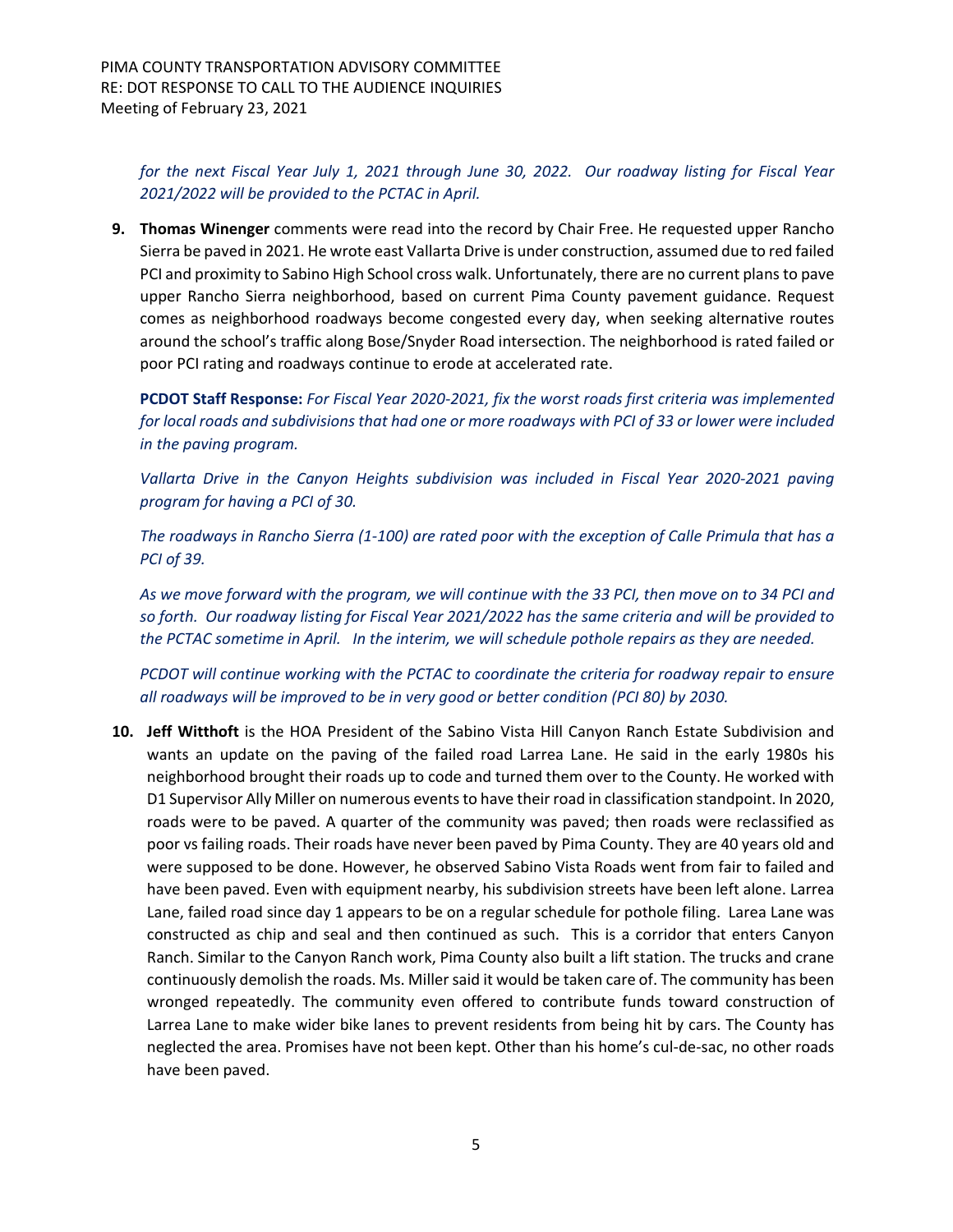PIMA COUNTY TRANSPORTATION ADVISORY COMMITTEE RE: DOT RESPONSE TO CALL TO THE AUDIENCE INQUIRIES Meeting of February 23, 2021

**PCDOT Staff Response:** *In 2019, when the County went to the voters with the Road Repair Bond issue, a 10‐year plan was established based on PASER ratings and the funding that would have been provided. When it did not pass, there was no allocated plan.* 

*The PASER rating system was the previous rating system. The PASER pavement readings were performed by Pima Association of Governments and some streets were rated visually by PCDOT and were not updated yearly. Below is a grouping of how the PASER ratings are determined:*

| <b>PCI range</b> | Class            |  |
|------------------|------------------|--|
| 85-100           | Good             |  |
| 70-85            | Satisfactory     |  |
| 55-70            | Fair             |  |
| $40 - 55$        | Poor             |  |
| $25 - 40$        | <b>Very Poor</b> |  |
| $10 - 25$        | Serious          |  |
| $0 - 10$         | Failed           |  |

*In late 2019, PCDOT contracted with a company named IMS who did actual pavement readings on all the maintained roadways in Pima County. The van had several computers inside with laser beams on the outside that would take a reading of the pavement condition index (PCI). The new pavement readings are shown below:*

| Quality   | Rating   | <b>Treatment (Asphalt)</b>               | <b>Treatment (PCC)</b>                  |
|-----------|----------|------------------------------------------|-----------------------------------------|
| Excellent | $9 - 10$ | No maintenance required                  | No maintenance required                 |
| Good      | $7-8$    | Crack sealing and minor patching         | Routine maintenance                     |
| Fair      | $5 - 6$  | Preservation treatments (non-structural) | Surface repairs, partial-depth patching |
| Poor      | $3 - 4$  | Structural renewal (overlay)             | Extensive slab or joint rehabilitation  |
| Failed    | $1 - 2$  | Reconstruction                           | Reconstruction                          |

The prioritization of roadways is now rated on this new PCI system. That is why some of the *roadways changed in quality/rating from previous years.*

*Larrea Lane has a Pavement Condition Index (PCI) of 41 (poor) and is a collector roadway and would be considered for the Arterial and Collector Program. The PCTAC established roadway for the arterial and collector network is prioritized based on the greatest return on investment modeling. It is possible this roadway could be part of the Arterial and Collector Program for the*